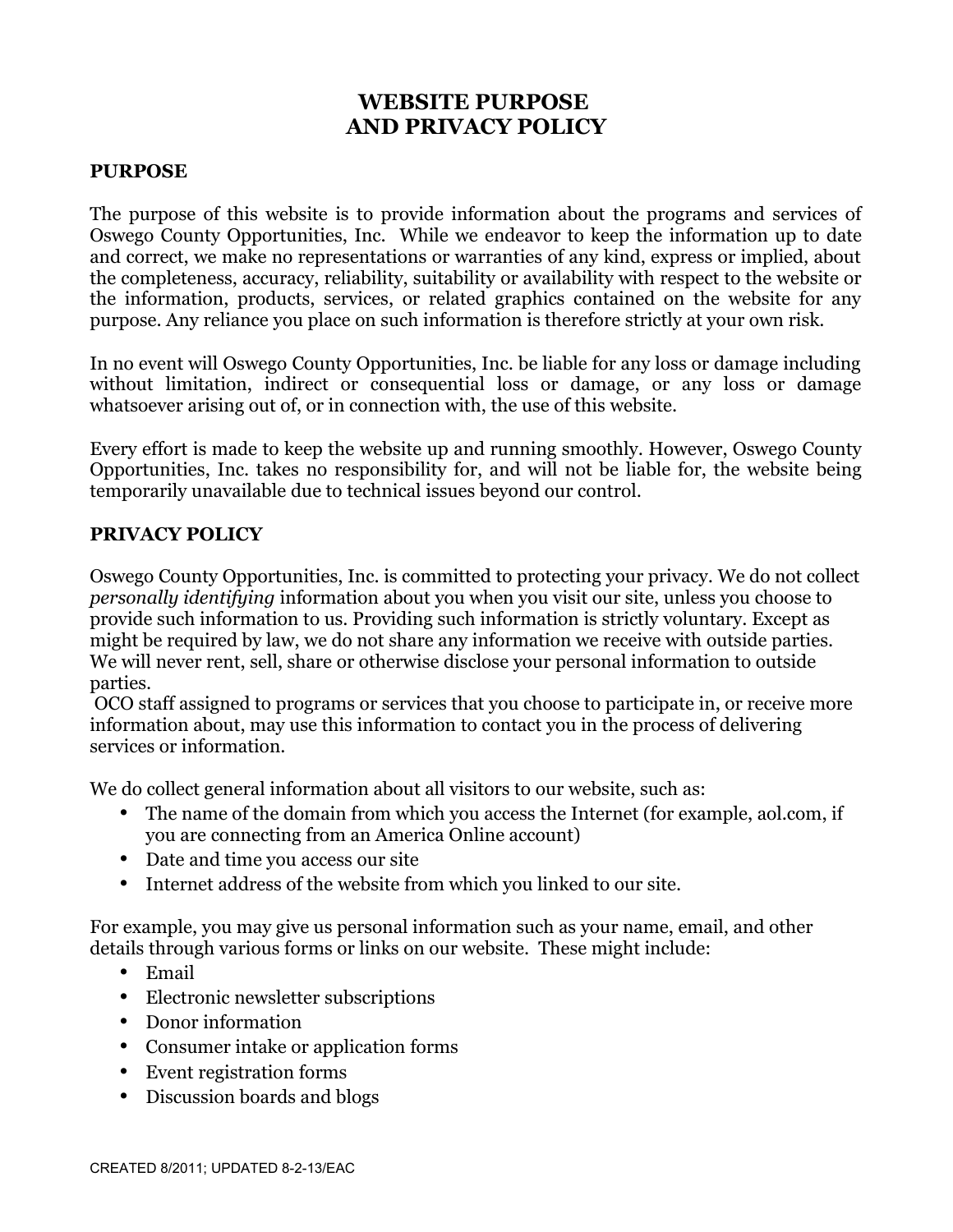We use this general information to measure:

- The number of visitors to the different sections of our site
- Dates and times of peak usage
- What areas are most/least visited so we can make improvements

#### **ACCESSIBILITY**

This website is designed to be accessible to visitors with disabilities, and to comply with federal guidelines concerning accessibility.

### **CONTACTING US BY EMAIL**

You may decide to send us personally identifying information, for example, in an email message containing a question or comment, or by filling out a web form that provides this information. We use this personally identifying information primarily to respond to your requests. We may forward your email to employees who are better able to answer your questions. We may also use your email to contact you in the future about OCO programs that may be of interest to you.

If you sign up for one of our email lists, we will only send you the kinds of information you have requested. We won't share your name or email address with any outside parties.

### **DONATIONS**

If you choose to make a donation to OCO through the online donation portal, you will be sharing personally identifying information as well as financial information. OCO uses the secure PayPal system to accept credit card donation transactions. Personal contact information – name, address, etc. – is stored by OCO but the financial information is not retained or stored. We may use your contact information to send further information about our organization via U.S. Mail or email, or to contact you if requested or when necessary.

#### **FEEDBACK**

We welcome your comments. If you have suggestions on how to make the site more accessible, please contact us at [webmaster@oco.org.](mailto:webmaster@oco.org)

### **LINKS TO OTHER WEBSITES**

Through OCO's website you are able to link to other websites which are not under the control of Oswego County Opportunities, Inc. We have no control over the nature, content and availability of those sites. The inclusion of any links does not necessarily imply a recommendation or endorse the views expressed within them.